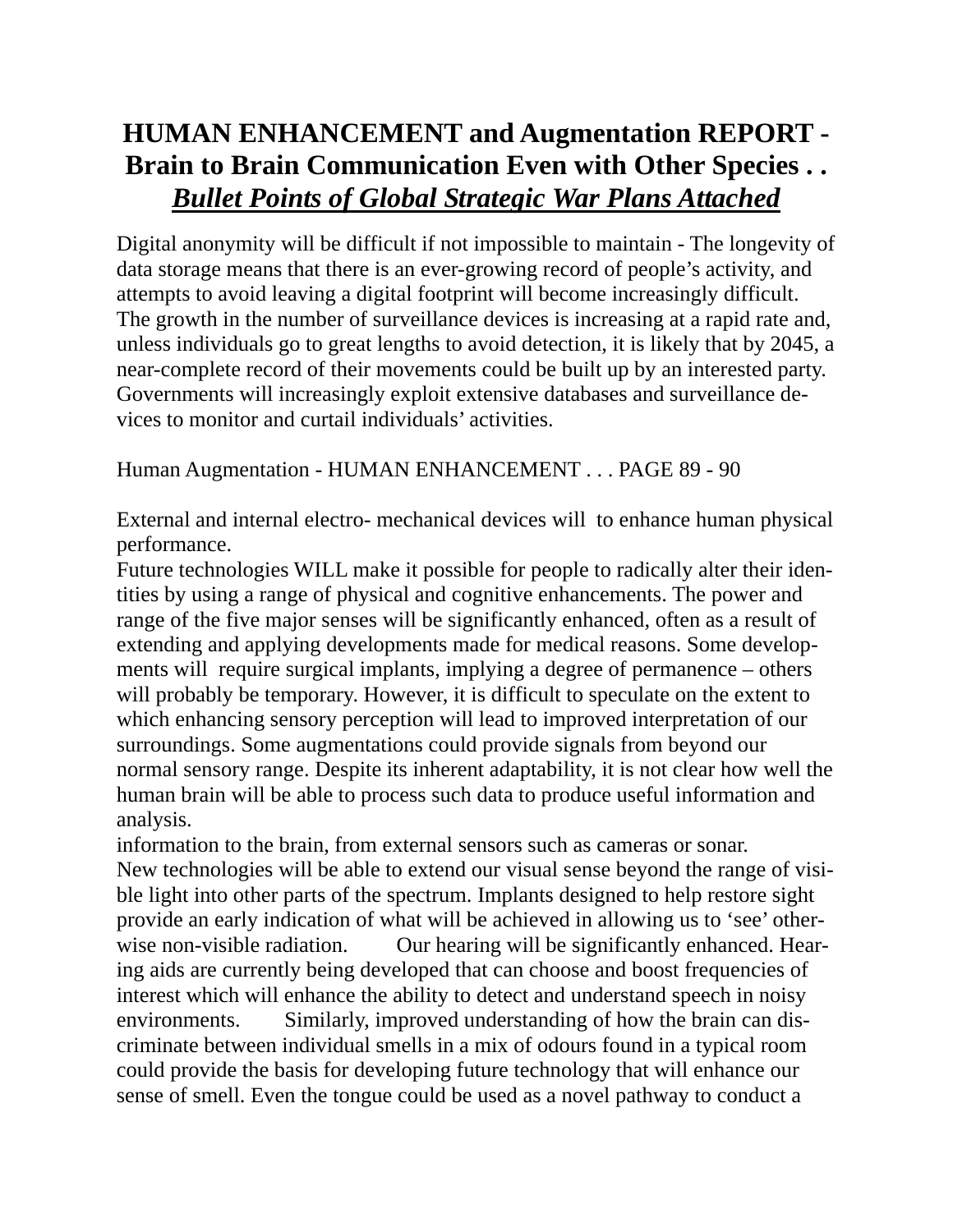range of sensory information to the brain, from external sensors such as cameras or sonar.

Advances in a range of disciplines, such as brain science and pharmacology, will increase our ability to influence emotional responses such as motivation, anxiety and fear – all of these affect individual performance in areas of considerable significance. Cognitive function will be enhanced either by machine interfaces or by using chemicals. Treatments, often developed to address mental health issues, will be widely used by healthy

people to augment or optimise cognitive performance, offering potential enhancement of many aspects of cognition, from learning and memory to wakefulness, attention and motivation.

External and internal electro-mechanical devices will enhance human physical performance. For example, powered exoskeletons already in development allow users to lift loads of up to 90kg without their performance being impaired, as well as reducing fatigue experienced when exercising. Prostheses are being developed that exceed the functionality of the limbs they replace and whose electronic control systems outperform the original. Brain- machine interfaces will allow direct control of prostheses, exoskeletons and systems remote from the body. Control of simple devices by thought is already a reality. (Note: Ted Talks)

Some Social and religious groups will not want to adopt to these new augmentations for ethical reasons. Equally, not all who wish to adopt these new technologies will be able to do so – the rich will almost inevitably have better access than the poor. Many of the technologies described above will almost certainly be expensive, leading to the prospect of poorer people being excluded from the benefits that technological enhancements may provide. Such inequality could lead to disaffection and instability when such groups perceive themselves as being marginalized.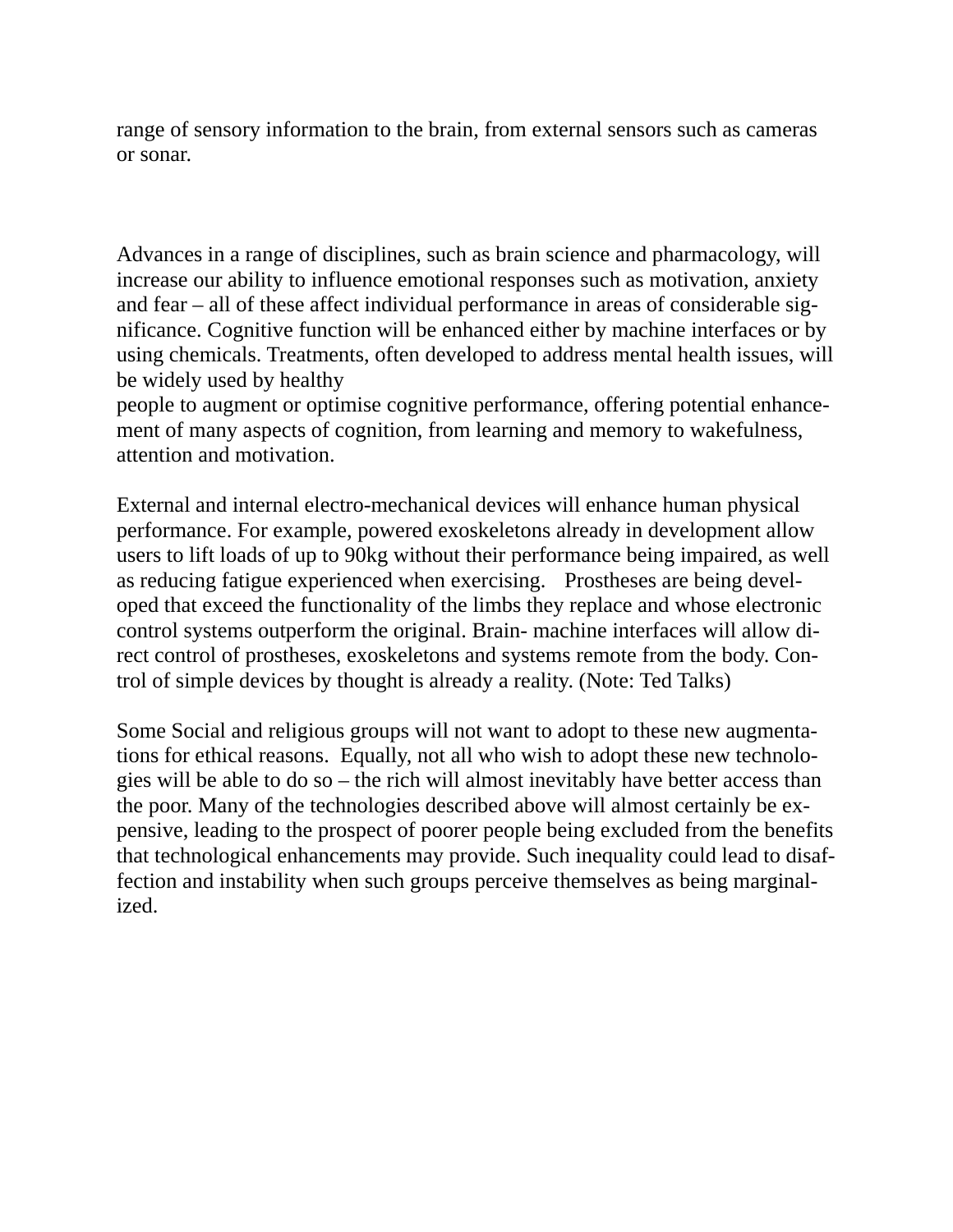## *Brain Computer Interface (BCI) -*

Direct brain-to-brain communication will likely be achieved by 2045, transforming ways of working. The real- time transfer of behaviourally meaningful information between the brains of two rats has already been demonstrated, with rats successfully performing tasks that they had not previously attempted. Building on the progress that has been made with animals, the ability to move another's hand through non- invasive brain-to-brain interfaces has already been demonstrated. When extended to complex cognitive tasks, the approach of directly linking brains will be the basis for wholly new methods of decision-making, problem solving and planning. BCI methods will involve collaboration and using directly-shared knowledge and experience between humans (and potentially between humans and other species). OTHER SPECIES . . .

As well as potentially transforming both sensing and decision-making, direct brain linkage will have profound implications for social interaction and for the notion of what it means to be an individual human being. As seen with current interaction with virtual environments, where high-use levels sometimes lead to addiction, there would be powerful behavioural effects. Notions of individuality would be challenged, leading to questioning of loyalties and allegiances to organisations, as individual and group identities merge. By 2045, it is even possible that the sharp distinctions between people and machine will disappear. Mind-controlled machinery will become much more sophisticated, with human brain-to-brain communication possible before or by 2045.

## *Future weapons*

Increased levels of defence spending and continuing advances in technology will lead to a variety of new weapons. For example, laser systems are maturing, with vehicle and sea-based platforms already at advanced stages now. Directed energy weapons, such as lasers, are currently capable of discrete target discrimination, producing a focussed beam (or wider field) of electromagnetic energy or atomic radiation to cause disruptive or damaging effects to equipment and infrastructure. Such weapons will be capable of delivering "non-lethal" effect on human targets at considerable distances. Increases in the number and sophistication of sensors (civil and military) will increase the accuracy of targeting, as well as making it increasingly difficult to hide people, machines or equipment. As people use electronic devices more frequently, the ability to target an individual by their 'digital